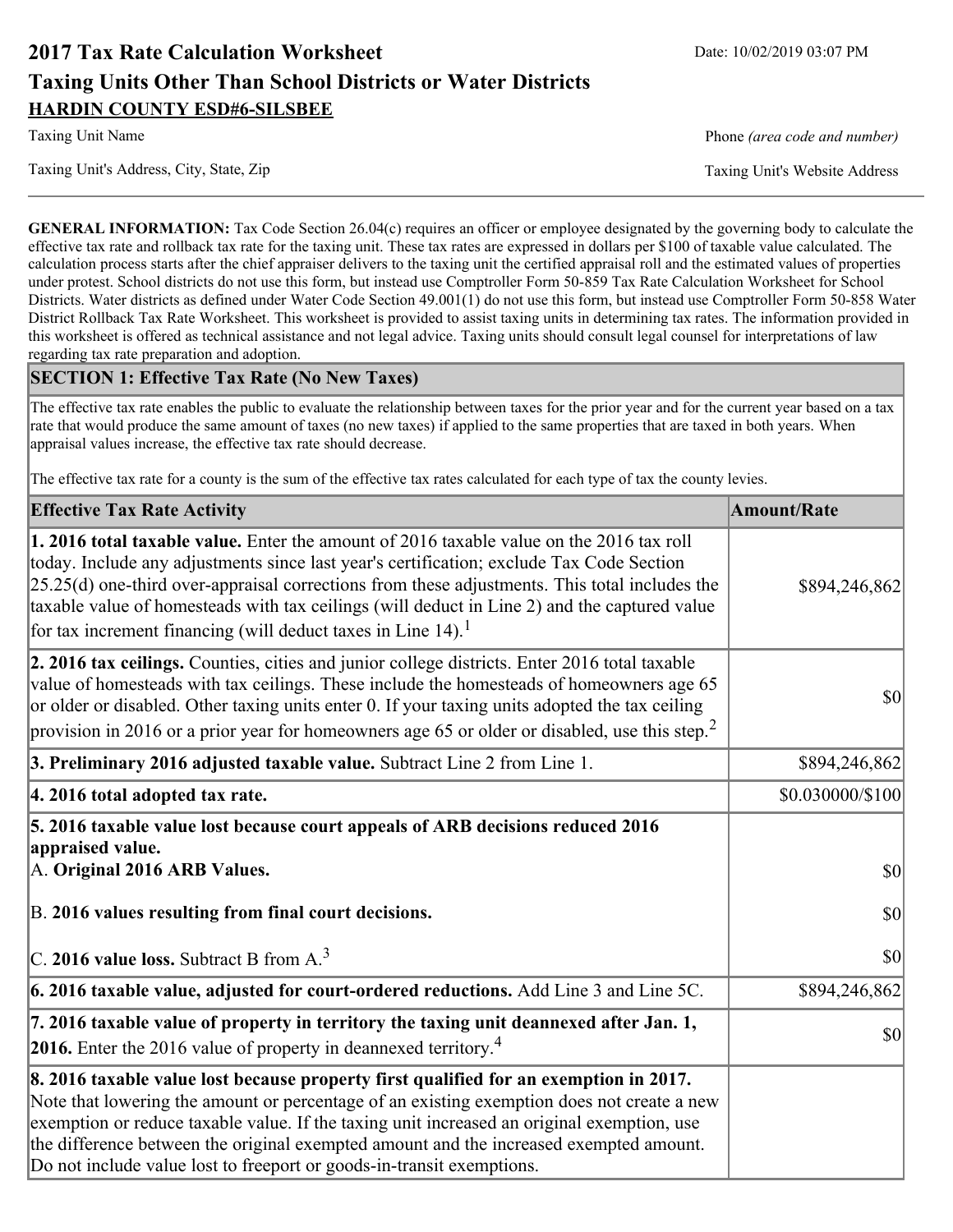| A. Absolute exemptions. Use 2016 market value:                                                                                                                                                                                                                                                                                                                                                                           | \$219,950     |
|--------------------------------------------------------------------------------------------------------------------------------------------------------------------------------------------------------------------------------------------------------------------------------------------------------------------------------------------------------------------------------------------------------------------------|---------------|
| B. Partial exemptions. 2017 exemption amount or 2017 percentage exemption times 2016<br>value:                                                                                                                                                                                                                                                                                                                           | \$404,890     |
| C. Value loss. Add A and $B^5$                                                                                                                                                                                                                                                                                                                                                                                           | \$624,840     |
| 9. 2016 taxable value lost because property first qualified for agricultural appraisal (1-<br>d or 1-d-1), timber appraisal, recreational/scenic appraisal or public access airport<br>special appraisal in 2017. Use only properties that qualified in 2017 for the first time; do<br>not use properties that qualified in 2016.                                                                                        |               |
| A. 2016 market value:                                                                                                                                                                                                                                                                                                                                                                                                    | \$0           |
| B. 2017 productivity or special appraised value:                                                                                                                                                                                                                                                                                                                                                                         | $ 10\rangle$  |
| C. Value loss. Subtract B from $A6$                                                                                                                                                                                                                                                                                                                                                                                      | $ 10\rangle$  |
| 10. Total adjustments for lost value. Add lines 7, 8C and 9C.                                                                                                                                                                                                                                                                                                                                                            | \$624,840     |
| 11. 2016 adjusted taxable value. Subtract Line 10 from Line 6.                                                                                                                                                                                                                                                                                                                                                           | \$893,622,022 |
| 12. Adjusted 2016 taxes. Multiply Line 4 by line 11 and divide by \$100.                                                                                                                                                                                                                                                                                                                                                 | \$268,086     |
| 13. Taxes refunded for years preceding tax year 2016. Enter the amount of taxes refunded<br>by the taxing unit for tax years preceding tax year 2016. Types of refunds include court<br>decisions, Tax Code Section 25.25(b) and (c) corrections and Tax Code Section 31.11<br>payment errors. Do not include refunds for tax year 2016. This line applies only to tax years<br>preceding tax year $2016$ . <sup>7</sup> | \$468         |
| 14. Taxes in tax increment financing (TIF) for tax year 2016. Enter the amount of taxes<br>paid into the tax increment fund for a reinvestment zone as agreed by the taxing unit. If the<br>taxing unit has no 2017 captured appraised value in Line 16D, enter $0.8$                                                                                                                                                    | \$0           |
| 15. Adjusted 2016 taxes with refunds and TIF adjustment. Add Lines 12 and 13, subtract<br>Line $149$                                                                                                                                                                                                                                                                                                                     | \$268,554     |
| 16. Total 2017 taxable value on the 2017 certified appraisal roll today. This value<br>includes only certified values and includes the total taxable value of homesteads with tax<br>ceilings (will deduct in Line 18). These homesteads include homeowners age 65 or older or<br>disabled. <sup>10</sup>                                                                                                                |               |
| A. Certified values:                                                                                                                                                                                                                                                                                                                                                                                                     | \$917,112,216 |
| B. Counties: Include railroad rolling stock values certified by the Comptroller's office:                                                                                                                                                                                                                                                                                                                                | \$0           |
| C. Pollution control and energy storage system exemption: Deduct the value of property<br>exempted for the current tax year for the first time as pollution control or energy storage<br>system property:                                                                                                                                                                                                                | \$0           |
| $\vert$ D. Tax increment financing: Deduct the 2017 captured appraised value of property taxable<br>by a taxing unit in a tax increment financing zone for which the 2017 taxes will be deposited<br>into the tax increment fund. Do not include any new property value that will be included in                                                                                                                         | \$0           |
| Line 21 below. <sup>11</sup>                                                                                                                                                                                                                                                                                                                                                                                             | \$917,112,216 |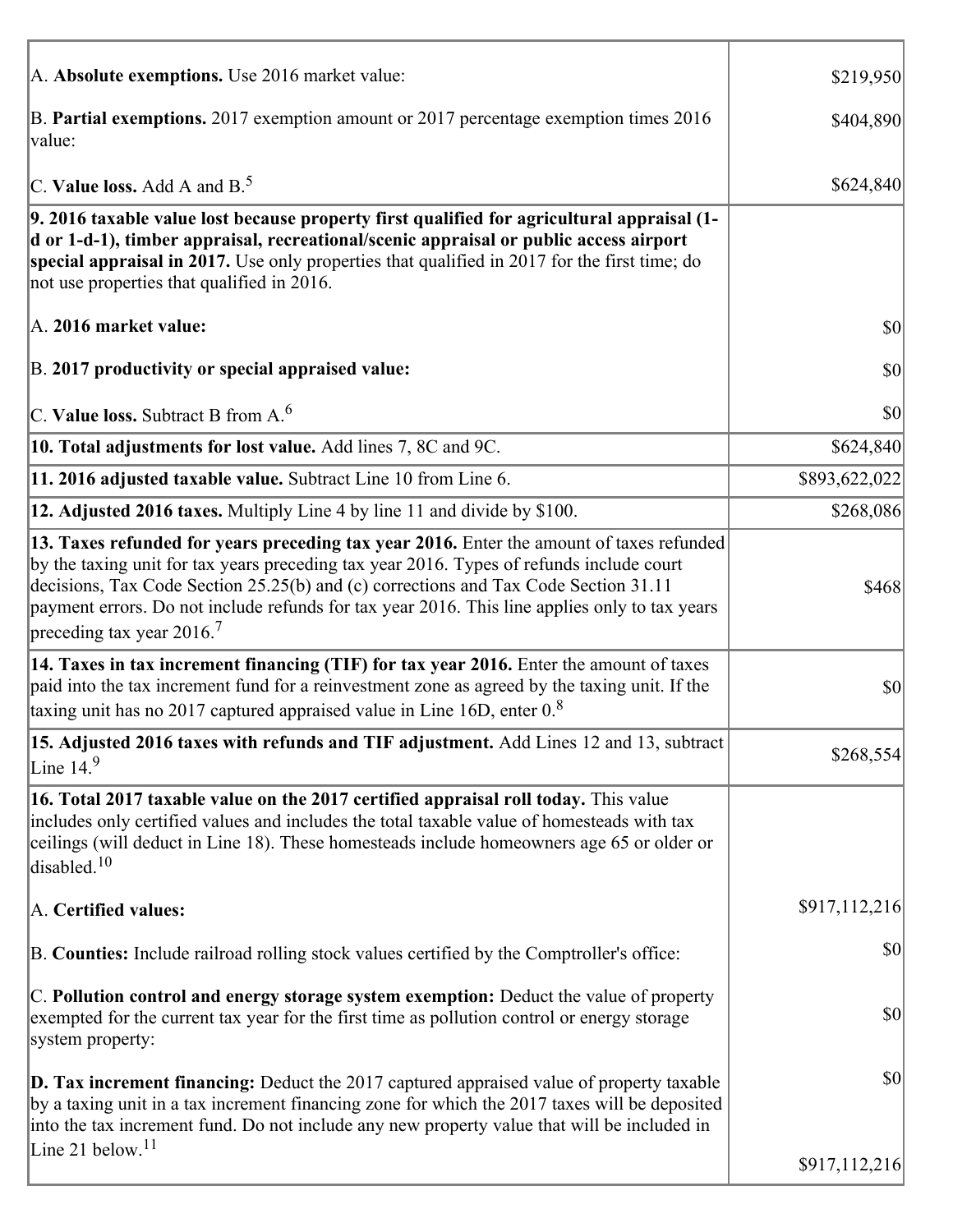| E. Total 2017 value. Add A and B, then subtract C and D.                                                                                                                                                                                                                                                                                                                                                                                                                                                                                                                                                                                                                                                                 |                  |
|--------------------------------------------------------------------------------------------------------------------------------------------------------------------------------------------------------------------------------------------------------------------------------------------------------------------------------------------------------------------------------------------------------------------------------------------------------------------------------------------------------------------------------------------------------------------------------------------------------------------------------------------------------------------------------------------------------------------------|------------------|
| $ 17$ . Total value of properties under protest or not included on certified appraisal roll. <sup>12</sup>                                                                                                                                                                                                                                                                                                                                                                                                                                                                                                                                                                                                               |                  |
| A. 2017 taxable value of properties under protest. The chief appraiser certifies a list of<br>properties still under ARB protest. The list shows the appraisal district's value and the<br>taxpayer's claimed value, if any, or an estimate of the value if the taxpayer wins. For each of<br>the properties under protest, use the lowest of these values. Enter the total value. <sup>13</sup>                                                                                                                                                                                                                                                                                                                         | \$1,042,770      |
| B. 2017 value of properties not under protest or included on certified appraisal roll.<br>The chief appraiser gives taxing units a list of those taxable properties that the chief<br>appraiser knows about, but are not included in the appraisal roll certification. These<br>properties also are not on the list of properties that are still under protest. On this list of<br>properties, the chief appraiser includes the market value, appraised value and exemptions for<br>the preceding year and a reasonable estimate of the market value, appraised value and<br>exemptions for the current year. Use the lower market, appraised or taxable value (as<br>appropriate). Enter the total value. <sup>14</sup> | \$0              |
| C. Total value under protest or not certified: Add A and B.                                                                                                                                                                                                                                                                                                                                                                                                                                                                                                                                                                                                                                                              | \$1,042,770      |
| 18. 2017 tax ceilings. Counties, cities and junior colleges enter 2017 total taxable value of<br>homesteads with tax ceilings. These include the homesteads of homeowners age 65 or older<br>or disabled. Other taxing units enter 0. If your taxing units adopted the tax ceiling provision<br>$\vert$ in 2016 or a prior year for homeowners age 65 or older or disabled, use this step. <sup>15</sup>                                                                                                                                                                                                                                                                                                                 | 30               |
| 19. 2017 total taxable value. Add Lines 16E and 17C. Subtract Line 18.                                                                                                                                                                                                                                                                                                                                                                                                                                                                                                                                                                                                                                                   | \$918,154,986    |
| 20. Total 2017 taxable value of properties in territory annexed after Jan. 1, 2016.<br>Include both real and personal property. Enter the 2017 value of property in territory<br>annexed. <sup>16</sup>                                                                                                                                                                                                                                                                                                                                                                                                                                                                                                                  | $ 10\rangle$     |
| 21. Total 2017 taxable value of new improvements and new personal property located<br>in new improvements. New means the item was not on the appraisal roll in 2016. An<br>improvement is a building, structure, fixture or fence erected on or affixed to land. New<br>additions to existing improvements may be included if the appraised value can be<br>determined. New personal property in a new improvement must have been brought into the<br>taxing unit after Jan. 1, 2016, and be located in a new improvement. New improvements do<br>include property on which a tax abatement agreement has expired for $2017$ . <sup>17</sup>                                                                             | \$8,526,018      |
| 22. Total adjustments to the 2017 taxable value. Add Lines 20 and 21.                                                                                                                                                                                                                                                                                                                                                                                                                                                                                                                                                                                                                                                    | \$8,526,018      |
| 23. 2017 adjusted taxable value. Subtract Line 22 from Line 19.                                                                                                                                                                                                                                                                                                                                                                                                                                                                                                                                                                                                                                                          | \$909,628,968    |
| 24. 2017 effective tax rate. Divide Line 15 by Line 23 and multiply by $$100$ . <sup>18</sup>                                                                                                                                                                                                                                                                                                                                                                                                                                                                                                                                                                                                                            | \$0.029523/\$100 |
| <b>25. COUNTIES ONLY.</b> Add together the effective tax rates for each type of tax the county<br>levies. The total is the 2017 county effective tax rate. <sup>18</sup>                                                                                                                                                                                                                                                                                                                                                                                                                                                                                                                                                 |                  |

- <sup>2</sup>Tex. Tax Code Section 26.012(14)
- <sup>1</sup>Tex. Tax Code Section 26.012(14) <sup>9</sup>Tex. Tax Code Section 26.012(13) <sup>9</sup>Tex. Tax Code Section 26.012
	-
- <sup>3</sup>Tex. Tax Code Section 26.012(13) <sup>11</sup>Tex. Tax Code Section 26.03(c) <sup>4</sup>Tex. Tax Code Section 26.01(c) and <sup>12</sup>Tex. Tax Code Section 26.01(c) and <sup>12</sup>Tex. Tax Code Section 26.01(c) and <sup>12</sup>Tex. Tax Code Section 26.01(c)
	- <sup>12</sup>Tex. Tax Code Section 26.01(c) and (d)
	-
- <sup>5</sup>Tex. Tax Code Section 26.012(15) <sup>13</sup>Tex. Tax Code Section 26.01(c) <sup>6</sup>Tex. Tax Code Section 26.01(d) <sup>6</sup>Tex. Tax Code Section 26.012(15) <sup>14</sup>Tex. Tax Code Section 26.01(d)<sup>7</sup>Tex. Tax Code Section 26.012(6)
- $7$ Tex. Tax Code Section 26.012(13)
- ${}^{8}$ Tex. Tax Code Section 26.03(c)  ${}^{16}$ Tex. Tax Code Section 26.012(17)
- -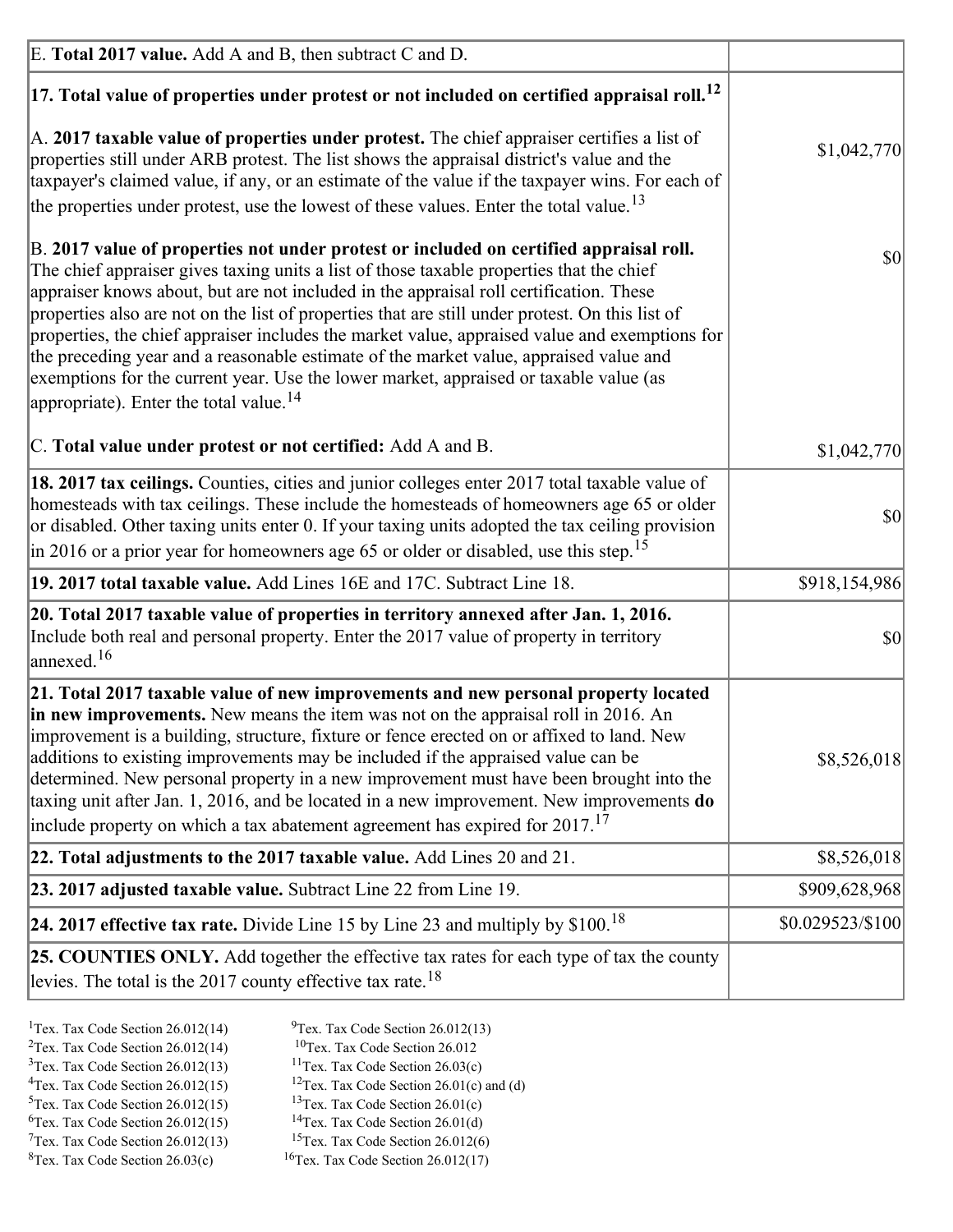## **SECTION 2: Rollback Tax Rate**

The rollback tax rate is split into two separate rates:

- 1. **Maintenance and Operations (M&O):** The M&O portion is the tax rate that is needed to raise the same amount of taxes that the taxing unit levied in the prior year plus eight percent. This rate accounts for such things as salaries, utilities and day-to-day operations.
- 2. **Debt:** The debt tax rate includes the debt service necessary to pay the taxing unit's debt payments in the coming year. This rate accounts for principal and interest on bonds and other debt secured by property tax revenue.

The rollback tax rate for a county is the sum of the rollback tax rates calculated for each type of tax the county levies. In most cases the rollback tax rate exceeds the effective tax rate, but occasionally decreases in a taxing unit's debt service will cause the effective tax rate to be higher than the rollback tax rate.

| <b>Rollback Tax Rate Activity</b>                                                                                                                                                                                                                                                                                                                                                                                                                                                                                                                                                                                                                                       | <b>Amount/Rate</b> |
|-------------------------------------------------------------------------------------------------------------------------------------------------------------------------------------------------------------------------------------------------------------------------------------------------------------------------------------------------------------------------------------------------------------------------------------------------------------------------------------------------------------------------------------------------------------------------------------------------------------------------------------------------------------------------|--------------------|
| 26. 2016 maintenance and operations (M&O) tax rate.                                                                                                                                                                                                                                                                                                                                                                                                                                                                                                                                                                                                                     | \$0.030000/\$100   |
| $ 27.2016$ adjusted taxable value. Enter the amount from Line 11.                                                                                                                                                                                                                                                                                                                                                                                                                                                                                                                                                                                                       | \$893,622,022      |
| 28. 2016 M&O taxes.                                                                                                                                                                                                                                                                                                                                                                                                                                                                                                                                                                                                                                                     |                    |
| A. Multiply Line 26 by Line 27 and divide by \$100.                                                                                                                                                                                                                                                                                                                                                                                                                                                                                                                                                                                                                     | \$268,086          |
| B. Cities, counties and hospital districts with additional sales tax: Amount of additional<br>sales tax collected and spent on M&O expenses in 2016. Enter amount from full year's sales<br>tax revenue spent for M&O in 2016 fiscal year, if any. Other taxing units enter 0. Counties<br>exclude any amount that was spent for economic development grants from the amount of<br>sales tax spent.                                                                                                                                                                                                                                                                     | \$0                |
| C. Counties: Enter the amount for the state criminal justice mandate. If second or later year,<br>the amount is for increased cost above last year's amount. Other taxing units enter 0.                                                                                                                                                                                                                                                                                                                                                                                                                                                                                | \$0                |
| D. Transferring function: If discontinuing all of a department, function or activity and<br>transferring it to another taxing unit by written contract, enter the amount spent by the taxing<br>unit discontinuing the function in the 12 months preceding the month of this calculation. If<br>the taxing unit did not operate this function for this 12-month period, use the amount spent<br>in the last full fiscal year in which the taxing unit operated the function. The taxing unit<br>discontinuing the function will subtract this amount in H below. The taxing unit receiving<br>the function will add this amount in H below. Other taxing units enter 0. | \$0                |
| E. Taxes refunded for years preceding tax year 2016: Enter the amount of M&O taxes<br>refunded in the preceding year for taxes before that year. Types of refunds include court<br>decisions, Tax Code Section 25.25(b) and (c) corrections and Tax Code Section 31.11<br>payment errors. Do not include refunds for tax year 2016. This line applies only to tax years<br>preceding tax year 2016.                                                                                                                                                                                                                                                                     | \$468              |
| F. Enhanced indigent health care expenditures: Enter the increased amount for the<br>current year's enhanced indigent health care expenditures above the preceding tax year's<br>enhanced indigent health care expenditures, less any state assistance.                                                                                                                                                                                                                                                                                                                                                                                                                 | $ 10\rangle$       |
| G. Taxes in TIF: Enter the amount of taxes paid into the tax increment fund for a<br>reinvestment zone as agreed by the taxing unit. If the taxing unit has no 2017 captured<br>appraised value in Line 16D, enter 0.                                                                                                                                                                                                                                                                                                                                                                                                                                                   | \$0                |
| <b>H. Adjusted M&amp;O Taxes.</b> Add A, B, C, E and F. For taxing unit with D, subtract if<br>discontinuing function and add if receiving function. Subtract G.                                                                                                                                                                                                                                                                                                                                                                                                                                                                                                        | \$268,554          |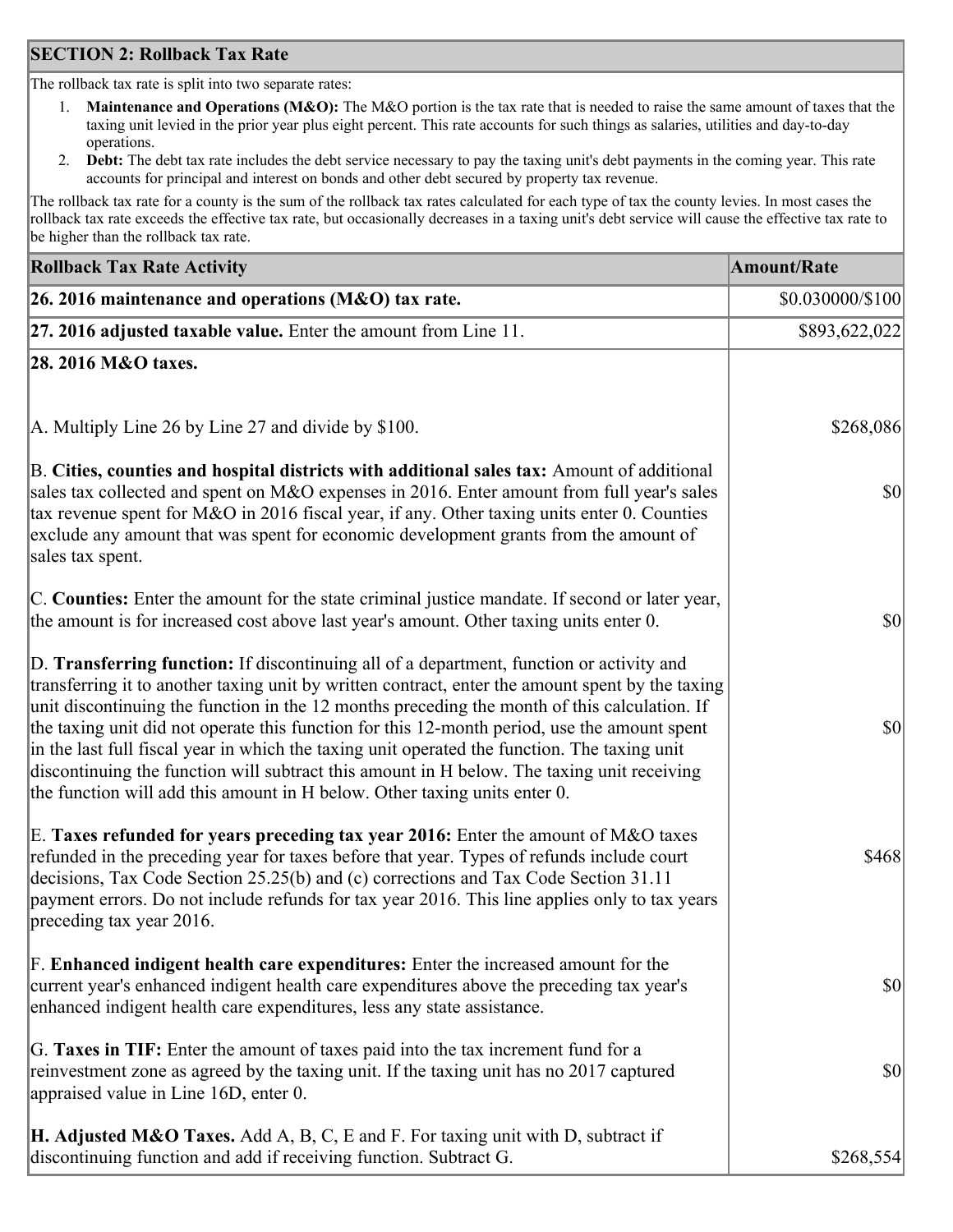| 29. 2017 adjusted taxable value. Enter Line 23 from the Effective Tax Rate Worksheet.                                                                                                                                                                                                                                                                                                                                                                                                                                                                                                                                                                                                                                     | \$909,628,968    |
|---------------------------------------------------------------------------------------------------------------------------------------------------------------------------------------------------------------------------------------------------------------------------------------------------------------------------------------------------------------------------------------------------------------------------------------------------------------------------------------------------------------------------------------------------------------------------------------------------------------------------------------------------------------------------------------------------------------------------|------------------|
| 30. 2017 effective maintenance and operations rate. Divide Line 28H by Line 29 and<br>multiply by \$100.                                                                                                                                                                                                                                                                                                                                                                                                                                                                                                                                                                                                                  | \$0.029523/\$100 |
| $31.2017$ rollback maintenance and operation rate. Multiply Line 30 by 1.08.                                                                                                                                                                                                                                                                                                                                                                                                                                                                                                                                                                                                                                              | \$0.031884/\$100 |
| 32. Total 2017 debt to be paid with property taxes and additional sales tax revenue.<br>Debt means the interest and principal that will be paid on debts that:<br>$(1)$ are paid by property taxes,<br>$(2)$ are secured by property taxes,<br>$(3)$ are scheduled for payment over a period longer than one year and<br>(4) are not classified in the taxing unit's budget as $M&O$ expenses<br>A. Debt also includes contractual payments to other taxing units that have incurred debts on<br>behalf of this taxing unit, if those debts meet the four conditions above. Include only<br>amounts that will be paid from property tax revenue. Do not include appraisal district budget<br>payments. Enter debt amount. | 30               |
| B. Subtract unencumbered fund amount used to reduce total debt.                                                                                                                                                                                                                                                                                                                                                                                                                                                                                                                                                                                                                                                           | \$0              |
| C. Subtract amount paid from other resources.                                                                                                                                                                                                                                                                                                                                                                                                                                                                                                                                                                                                                                                                             |                  |
| D. Adjusted debt. Subtract B and C from A.                                                                                                                                                                                                                                                                                                                                                                                                                                                                                                                                                                                                                                                                                | $ 10\rangle$     |
|                                                                                                                                                                                                                                                                                                                                                                                                                                                                                                                                                                                                                                                                                                                           | $ 10\rangle$     |
| 33. Certified 2016 excess debt collections. Enter the amount certified by the collector.                                                                                                                                                                                                                                                                                                                                                                                                                                                                                                                                                                                                                                  | $ 10\rangle$     |
| 34. Adjusted 2017 debt. Subtract Line 33 from Line 32D.                                                                                                                                                                                                                                                                                                                                                                                                                                                                                                                                                                                                                                                                   | $ 10\rangle$     |
| 35. Certified 2017 anticipated collection rate. Enter the rate certified by the collector. If<br>the rate is 100 percent or greater, enter 100 percent.                                                                                                                                                                                                                                                                                                                                                                                                                                                                                                                                                                   | 100.00%          |
| 36. 2017 debt adjusted for collections. Divide Line 34 by Line 35                                                                                                                                                                                                                                                                                                                                                                                                                                                                                                                                                                                                                                                         | \$0              |
| 37. 2017 total taxable value. Enter the amount on Line 19.                                                                                                                                                                                                                                                                                                                                                                                                                                                                                                                                                                                                                                                                | \$918,154,986    |
| <b>38. 2017 debt tax rate.</b> Divide Line 36 by Line 37 and multiply by \$100.                                                                                                                                                                                                                                                                                                                                                                                                                                                                                                                                                                                                                                           | \$0/\$100        |
| 39. 2017 rollback tax rate. Add Lines 31 and 38.                                                                                                                                                                                                                                                                                                                                                                                                                                                                                                                                                                                                                                                                          | \$0.031884/\$100 |
| 40. COUNTIES ONLY. Add together the rollback tax rates for each type of tax the county<br>levies. The total is the 2017 county rollback tax rate.                                                                                                                                                                                                                                                                                                                                                                                                                                                                                                                                                                         |                  |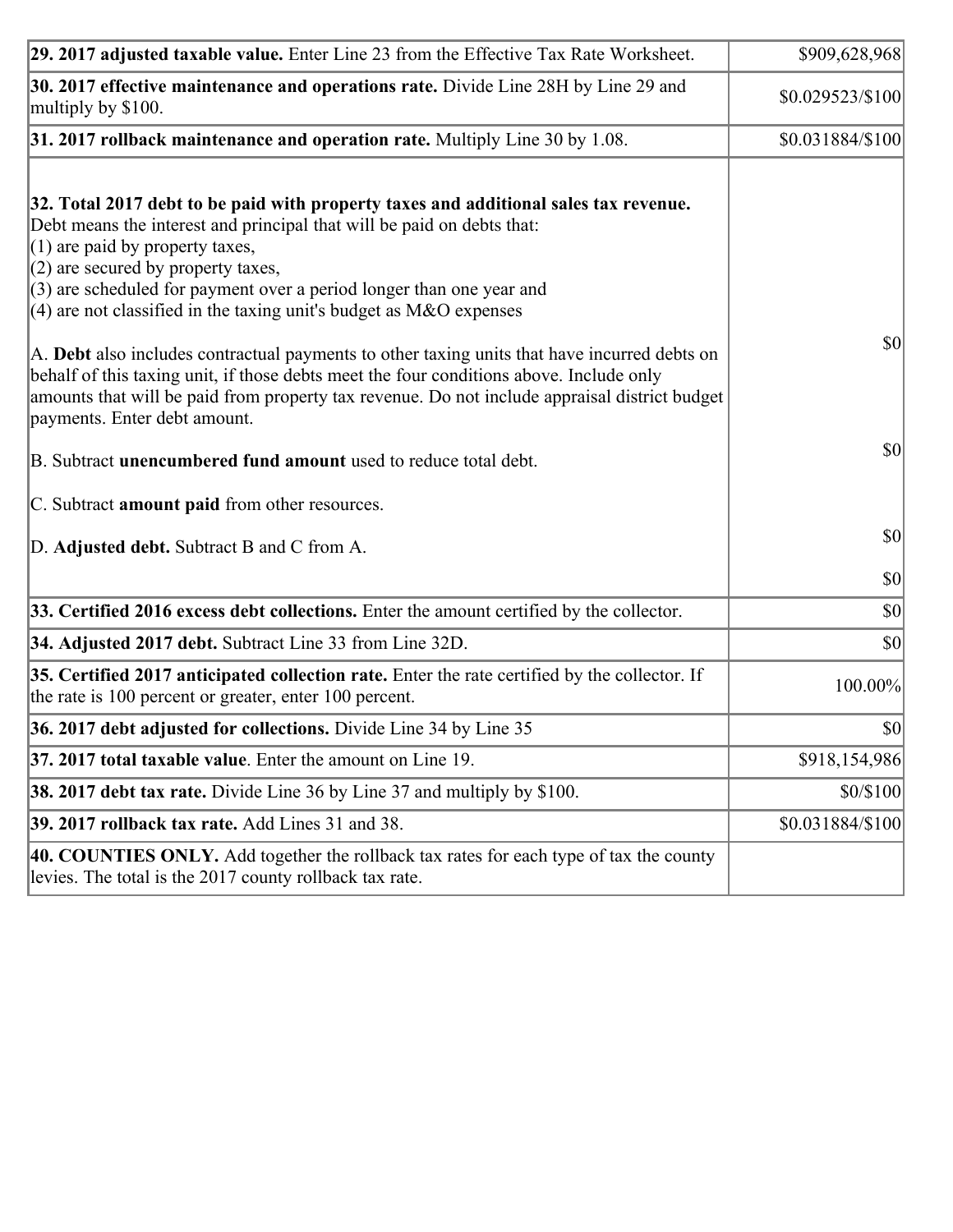## **SECTION 3: Additional Sales Tax to Reduce Property Taxes**

Cities, counties and hospital districts may levy a sales tax specifically to reduce property taxes. Local voters by election must approve imposing or abolishing the additional sales tax. If approved, the taxing unit must reduce its effective and rollback tax rates to offset the expected sales tax revenue.

This section should only be completed by a county, city or hospital district that is required to adjust its effective tax rate and/or rollback tax rate because it adopted the additional sales tax.

| <b>Activity</b>                                                                                                                                                                                                                                                                                                                                                                                                 | <b>Amount/Rate</b> |
|-----------------------------------------------------------------------------------------------------------------------------------------------------------------------------------------------------------------------------------------------------------------------------------------------------------------------------------------------------------------------------------------------------------------|--------------------|
| 41. Taxable Sales. For taxing units that adopted the sales tax in November 2016 or May<br>[2017, enter the Comptroller's estimate of taxable sales for the previous four quarters. <sup>20</sup><br>Taxing units that adopted the sales tax before November 2016, skip this line.                                                                                                                               | $\vert$ so $\vert$ |
| 42. Estimated sales tax revenue. Counties exclude any amount that is or will be spent for<br>economic development grants from the amount of estimated sales tax revenue. <sup>21</sup><br>Taxing units that adopted the sales tax in November 2016 or in May 2017.<br>Multiply the amount on Line 41 by the sales tax rate (.01, .005 or .0025, as applicable) and<br>multiply the result by .95. <sup>22</sup> | \$0                |
| $ -$ or $-$                                                                                                                                                                                                                                                                                                                                                                                                     |                    |
| Taxing units that adopted the sales tax before November 2016.<br>Enter the sales tax revenue for the previous four quarters. Do not multiply by .95.                                                                                                                                                                                                                                                            |                    |
| 43. 2017 total taxable value. Enter the amount from Line 37 of the Rollback Tax Rate<br>Worksheet.                                                                                                                                                                                                                                                                                                              | \$918,154,986      |
| 44. Sales tax adjustment rate. Divide Line 42 by Line 43 and multiply by $$100$ .                                                                                                                                                                                                                                                                                                                               | \$0/\$100          |
| 45. 2017 effective tax rate, unadjusted for sales tax. <sup>23</sup> Enter the rate from Line 24 or 25,<br>as applicable, on the Effective Tax Rate Worksheet.                                                                                                                                                                                                                                                  | \$0.029523/\$100   |
| 46. 2017 effective tax rate, adjusted for sales tax.<br>Taxing units that adopted the sales tax in November 2016 or in May 2017.<br>Subtract Line 44 from Line 45. Skip to Line 47 if you adopted the additional sales tax before<br>November 2016.                                                                                                                                                             | \$0.029523/\$100   |
| 47. 2017 rollback tax rate, unadjusted for sales tax. <sup>24</sup> Enter the rate from Line 39 or 40,<br>as applicable, of the Rollback Tax Rate Worksheet.                                                                                                                                                                                                                                                    | \$0.031884/\$100   |
| $ 48.2017$ rollback tax rate, adjusted for sales tax. Subtract Line 44 from Line 47.                                                                                                                                                                                                                                                                                                                            | \$0.031884/\$100   |

<sup>17</sup>Tex. Tax Code Section 26.012(17)

<sup>18</sup>Tex. Tax Code Section 26.04(c)

<sup>19</sup>Tex. Tax Code Section 26.04(d)

<sup>20</sup>Tex. Tax Code Section 26.041(d)

- $21$ Tex. Tax Code Section 26.041(i)
- <sup>22</sup>Tex. Tax Code Section 26.041(d)
- <sup>23</sup>Tex. Tax Code Section  $26.04(c)$

<sup>24</sup>Tex. Tax Code Section  $26.04(c)$